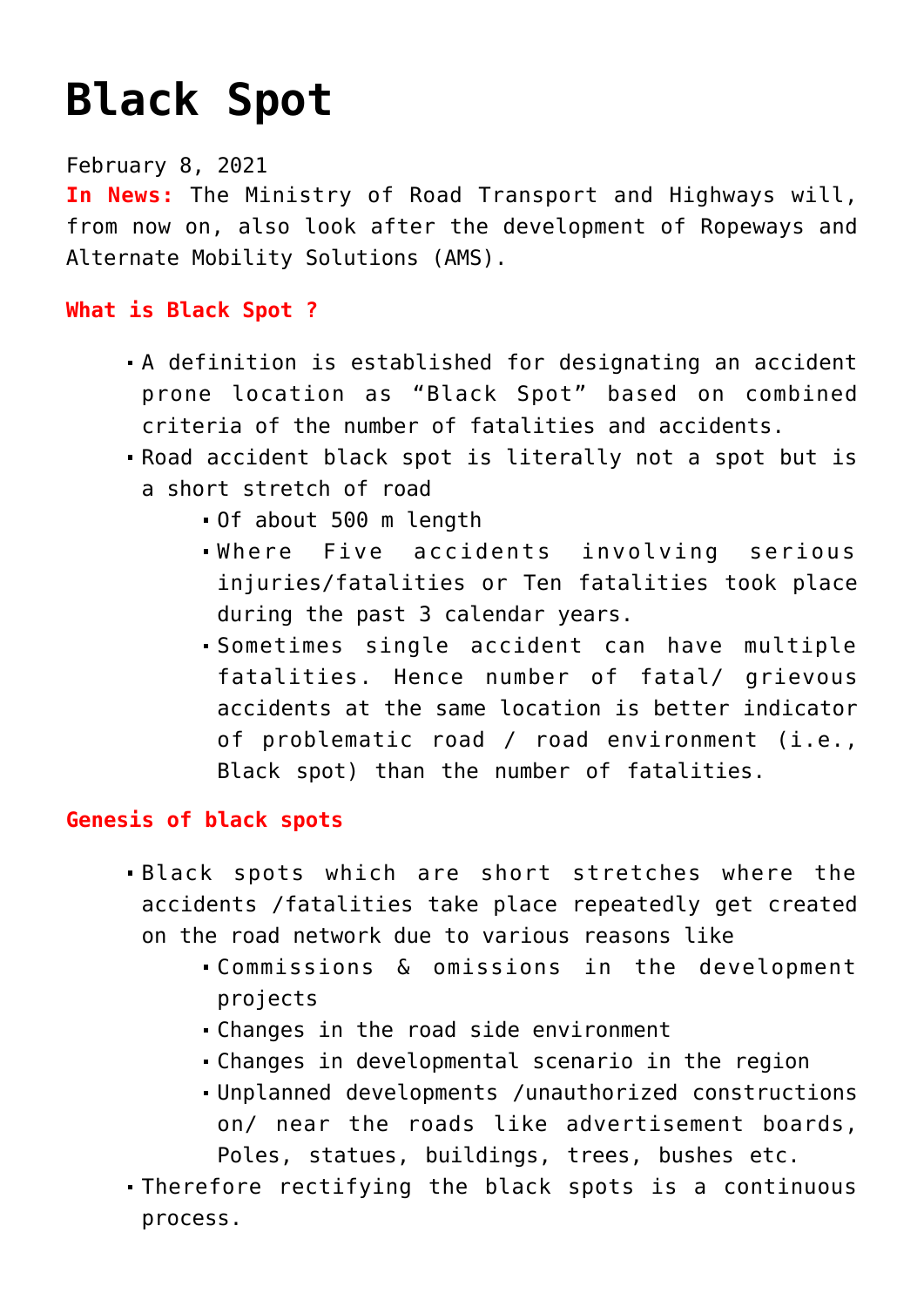## **Government policy initiatives for improving Road Safety:**

- The **National Road Safety Policy** looks at overall road safety, and outlines initiatives to be taken by the Government at all levels.
- The government is committed to:
	- Raise Awareness about Road Safety Issues
	- Establish a Road Safety Information Database
	- Ensure Safer Road Infrastructure
	- Safer vehicles with built in features at the design stage
	- Road Traffic Safety Education and Training
	- Enforcement of Safety Laws
	- Emergency Medical Services for Road Accidents
- Government has decided to establish a dedicated N**ational Road Safety and Traffic Management Board (NRSTMB)** to oversee the issues related to road safety and evolve effective strategies for implementation of the Road Safety Policy
- **Motor Vehicles (Amendment) Bill, 2016** passed in Lok Sabha and pending at committee stage, seeks to address various issues, including road safety:
	- The Bill allows the government to order for recall of motor vehicles if it may cause damage to the environment, driver or other road users.
	- **Good Samaritan** will not be liable for any civil or criminal action for any injury to or death of an accident victim.
	- Bill increases penalties for several offences under the Act like drunken driving
	- Cashless treatment for road accident victims during golden hour.
	- Compensation in case of death in hit and run accident, where no person can be held liable for the accident
	- However, the Bill does not provide for any road safety agencies or improving road design and